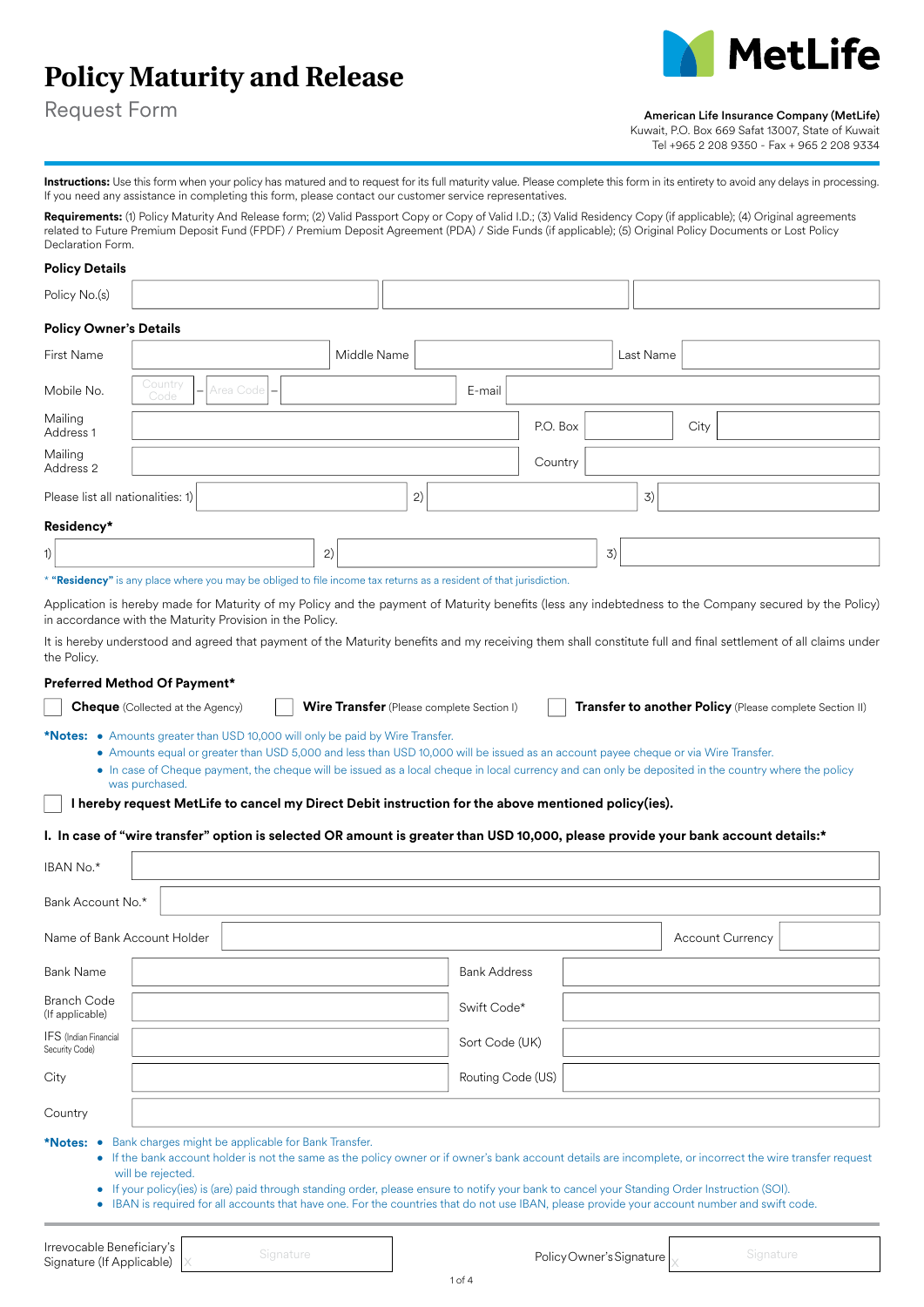# **Special instructions, if any: (subject to approval under the Company's guidelines)**

### **Declarations**

- (a) I understand that Coverage and / or Payment under the insurance contract will NOT be made if: (i) the policyholder, insured, or person entitled to receive such payment is residing in a sanctioned country; or (ii) the policyholder, the insured or person entitled to receive such payment is listed on the Office of Foreign Assets Control (OFAC) Specially Designated Nationals (SDN) list, the OFAC Sectorial Sanctions Identifications list or any international or local sanctions list; or (iii) the payment is claimed for services received in any sanctioned country. I also understand that the Company shall not be liable to pay any claim or provide any coverage or Benefit to the extent that the provision of such coverage or Benefit would expose the Company to any sanction under any applicable laws.
- (b) I hereby grant MetLife my unambiguous consent, to process, share and transfer my Personal Data\* to a recipient inside or outside this country (including but not limited to MetLife Inc. and / or American Life Insurance Company's Headquarters and their branches, affiliates, reinsurers, business partners and / or to any actual or potential assignee, novatee or transferee of MetLife) where the processing, transferring or sharing of my Personal Data is requested by any of the above mentioned recipients or necessary or required for the performance of MetLife's obligation under this application and / or the insurance policy, or to comply with any obligation which MetLife is subject to.

**\*Personal Data** means all information relating to me (whether marked "personal" or not) disclosed to MetLife by whatever means either directly or indirectly which concerns, including but not limited to, my medical conditions, treatments, prescriptions, business, operations, contact details, account balances / activities or any transactions undertaken with MetLife".

(c) I hereby authorize MetLife to send me notifications and notices via short message service "SMS" and I accept receiving SMS and understand that MetLife makes no warranty that the SMS will be uninterrupted or error free and any such error or interruption shall not be deemed or treated in any way whatsoever to create any liability on MetLife and I acknowledge that I shall not file any complaint or claim against MetLife for any SMS error or interruption or for any reason related to receiving / not receiving SMS.

# **U.S.A. Internal Revenue Service (IRS) declaration:**

**In submitting and in signing this form, the applicant(s) certify(ies) that the Insured, Joint Insured, Applicant, and any designated Beneficiary(ies):**  (select the answer that applies)

**ARE ARE NOT** United States persons for United States (U.S.) Federal Income Tax purposes (102)

The Applicant(s) agree(s) to inform the Company within thirty (30) days of the Applicant(s) knowledge of such change if the Applicant(s) or any designated Beneficiary become(s) a U.S. person of U.S. Federal Income Tax purposes or if the Applicant(s) assign(s) the policy to such a U.S. person.

Please note that a false statement or misrepresentation of tax status by a U.S. person could lead to penalties under U.S. law. If you are a United States person, fill in the details below:

#### **• U.S. Tax ID number of Applicant(s) & Insured:**

#### **• U.S. Tax ID number of Beneficiary(ies):**

- 1. This question is for U.S. Federal Income Tax purposes. The U.S. Internal Revenue Service requires the Company to report the taxable income paid to persons subject to United States Federal Income Tax. PLEASE NOTE that if you are a U.S. person for U.S. tax purposes and fail to provide a U.S. Tax Identification Number to the Company, the IRS requires the Company to withhold tax from taxable income payments made to you at the rate of up to 31%.
- 2. For purposes of this declaration a U.S. person is a citizen or resident of the United States, a United States partnership, and trust which is controlled by one or more U.S. persons and is subject to the supervision of a U.S. court.

# **Foreign Account Tax Compliance Act (FATCA) declaration:**

The Insured / Owner consents to MetLife, its officers and agents disclosing any Confidential Information to:

- (i) Any group member and representatives of MetLife in any jurisdiction (together with MetLife, the "Permitted Parties");
- (ii) Any persons as required by any law (including but not limited to the U.S.A. Foreign Account Tax Compliance Act) or authority (including but not limited to the U.S.A. Internal Revenue Service) with jurisdiction over any of the Permitted Parties;
- (iii) Professional advisers, insurer, reinsurer or insurance broker and service providers of the Permitted Parties who are under a duty of confidentiality to the Permitted Parties;
- (iv) Any actual or potential assignee, novatee or transferee in relation to any of MetLife's rights and / or obligations under this Policy (or any agent or adviser of any of the foregoing);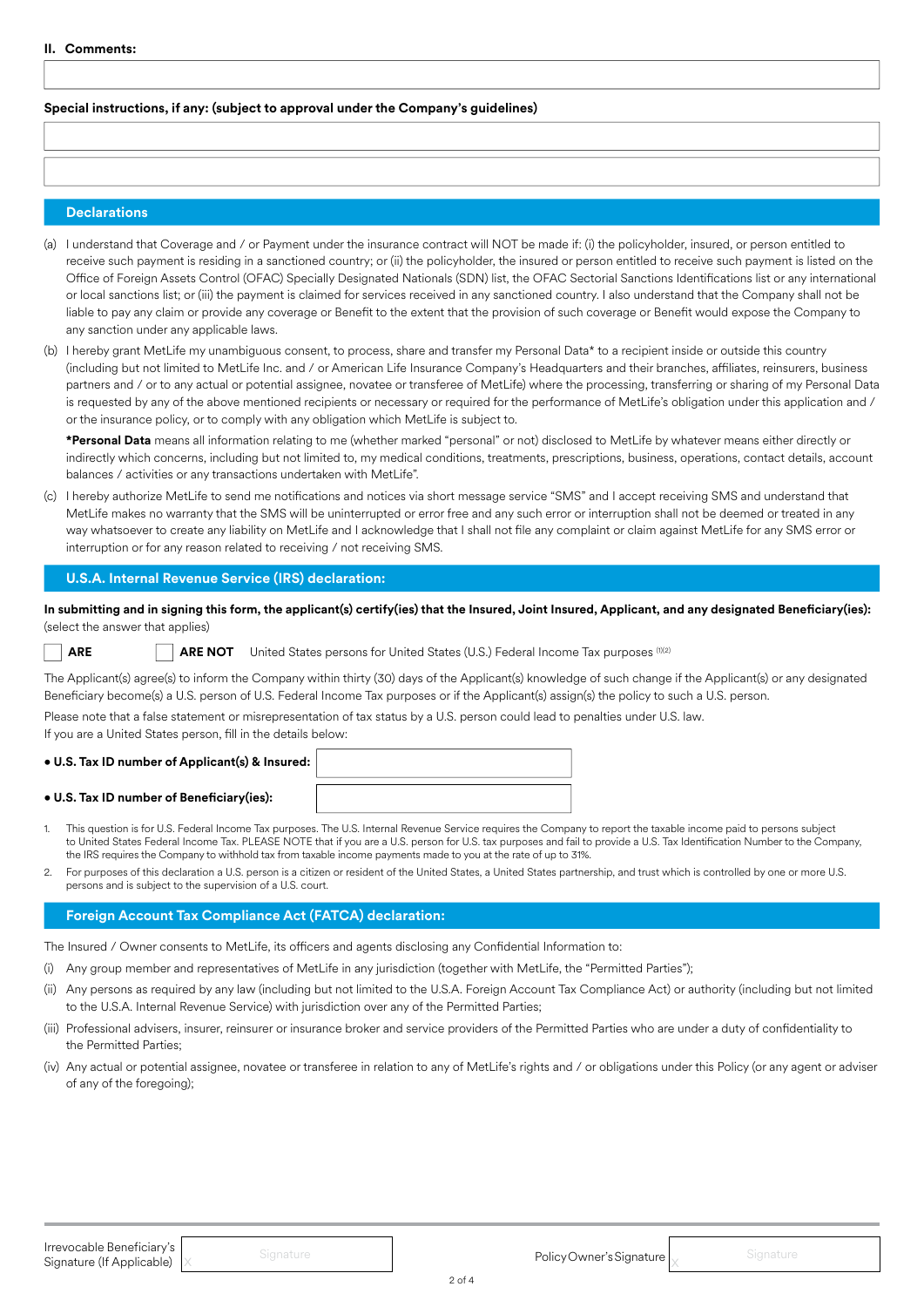**"Confidential Information"** means all information relating to the Insured / Owner (whether marked "confidential" or not) disclosed by whatever means either directly or indirectly to MetLife which concerns the business, operations or customers of the Insured / Owner (including but not limited to contact details, tax identification number / social security number, account balances / activities or any transactions undertaken with MetLife)."

MetLife will deduct any withholding required by the US Foreign Account Tax Compliance Act ("FATCA").

MetLife reserves the right, within its sole discretion, to terminate the Policy in the event that appropriate documentation of Insured's / Owner's US or non-US status for purposes of FATCA is not timely provided to MetLife. In particular, in the event that applicable local laws or regulations would prohibit withholding on payments to the account or prohibit the reporting of the account, and no waiver of such local law is obtained, MetLife reserves the right to close the account.

# **CRS Individual tax residency Self-Certification declaration:**

The Common Reporting Standard (CRS), is a tax information exchange standard developed by the Organization for Economic Co-operation and Development ("OECD") and approved on 15 July 2014.

# **Please complete the following table indicating (i) where the Account Holder is tax resident and (ii) the Account Holder's Tax Identification Number for each country/jurisdiction indicated.**

**Note:** If the Account Holder is tax resident in more than three countries/jurisdictions, please use a separate sheet

If a Tax Identification Number is unavailable please provide the appropriate reason A, B or C where indicated below:

#### **Reason A**

The country/jurisdiction where the Account Holder is resident does not issue Tax Identification Numbers to its residents

#### **Reason B**

The Account Holder is otherwise unable to obtain a Tax Identification Number or equivalent number, please explain why you are unable to provide the required information

#### **Reason C**

No Tax Identification Number is required. (Note: Only select this reason if the domestic law of the relevant jurisdiction does not require the collection of the Tax Identification Number issued by such jurisdiction)

| Country/Jurisdiction<br>of tax residence | <b>Tax Identification</b><br><b>Number</b> | If no Tax Identification Number<br>available enter Reason A, B or C | If Reason B selected,<br>please explain |
|------------------------------------------|--------------------------------------------|---------------------------------------------------------------------|-----------------------------------------|
|                                          |                                            |                                                                     |                                         |
| 2.                                       |                                            |                                                                     |                                         |
| 3.                                       |                                            |                                                                     |                                         |

**I understand that the information supplied by me is covered by the full provisions of the terms and conditions governing the Account Holder's relationship with MetLife setting out how MetLife may use and share the information supplied by me. I acknowledge that the information contained in this form and information regarding the Account Holder and any Reportable Account(s) may be provided to the tax authorities of the country/jurisdiction in which this account(s) is/are maintained and exchanged with tax authorities of another country/jurisdiction or countries/jurisdictions in which the Account Holder may be tax resident pursuant to intergovernmental agreements to exchange financial account information. I certify that I am the Account Holder (or am authorized to sign for the Account Holder) of all the account(s) to which this form relates.**

#### **Declaration:**

#### **I declare that all statements made in this declaration are, to the best of my knowledge and belief, correct and complete.**

I undertake to both advise **MetLife** of any change in circumstances which affects the tax residency status of the individual identified in the application or in this form or causes the information contained herein to become incorrect or incomplete, and to provide **MetLife** with a suitably updated selfcertification and Declaration, within 90 days of such change in circumstances.

# **E-mail Declaration:**

By providing your E-mail address and signing this application you agree to receive the policy document, certificate and / or any other documents ["Documents"] via electronic mail ["E-mail"]. Please be aware that having chosen this electronic delivery of Documents, it is your responsibility to ensure that the E-mail address you have provided us is correct at all times.

MetLife is not responsible for non-receipt of E-mails due to invalid E-mail addresses or other technical problems related to your E-mail service.

If you would like to change your E-mail address with MetLife, or if you would like a paper copy of the Documents, or if you believe that you have not received your Documents, please notify us immediately.

By signing this application, you understand and agree that if you wish to discontinue receiving Documents electronically it is your obligation to revoke this Authorization by another written document.

By signing this application also, you declare that you have read and understood MetLife's privacy policies and Terms of Use on www.metlife.com /about/privacy and you will review any Terms of Use or Privacy Statement of any future service providers used by MetLife. You understand that although MetLife take every precaution to protect the privacy of members' information, MetLife cannot guarantee safety of your information. You consent to provide your E-mail address to be included in MetLife's E-mail list and accept any inherent risks involved with E-mail communications.